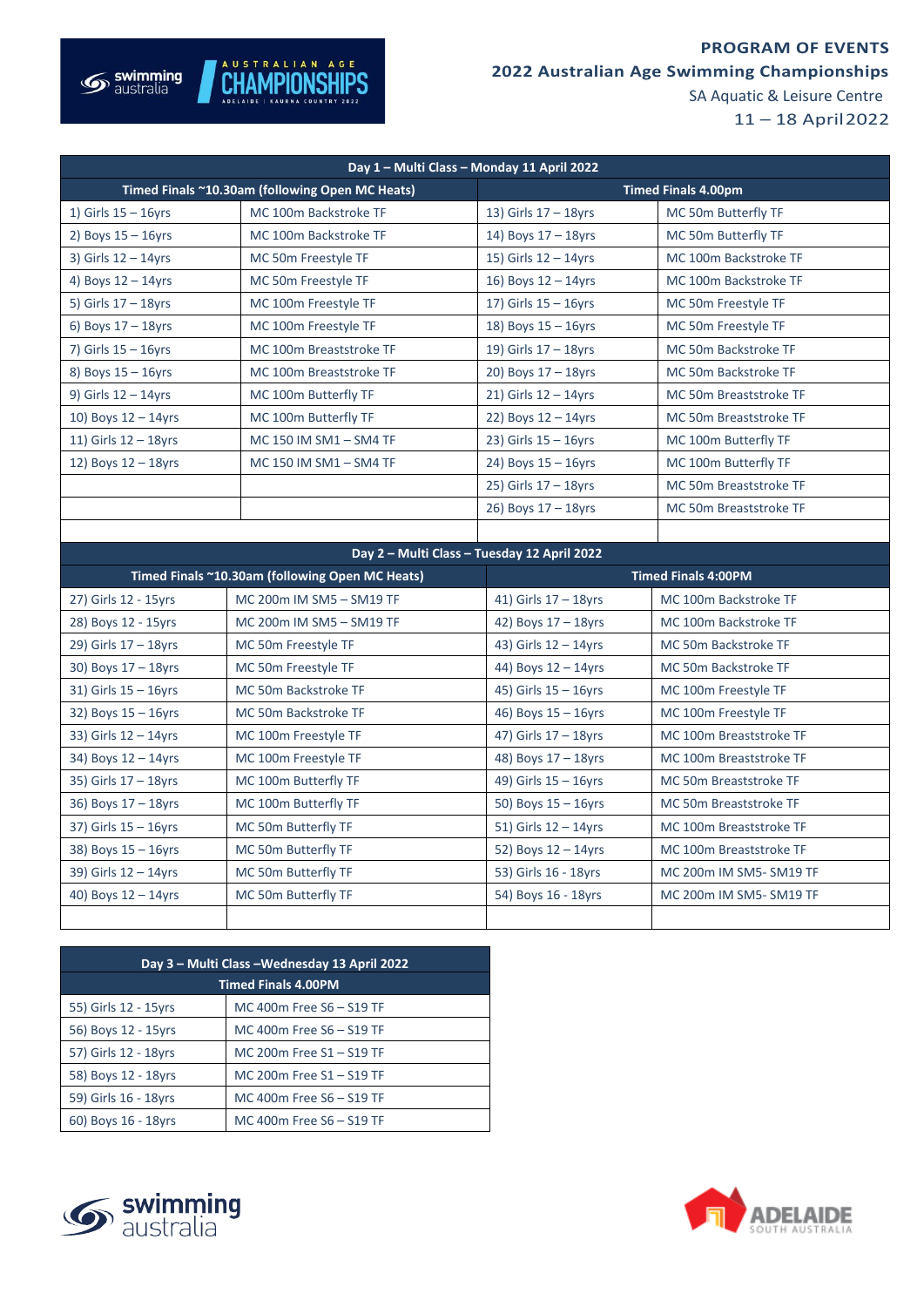## **PROGRAM OF EVENTS**



## **2022 Australian Age Swimming Championships**

SA Aquatic & Leisure Centre

11 – 18 April2022

| Day 3 Wednesday 13 April 2022 |                      | Day 4 Thursday 14 April 2022 |                      | Day 5 Friday 15 April 2022 |                      |
|-------------------------------|----------------------|------------------------------|----------------------|----------------------------|----------------------|
| Heats 9.00AM                  |                      | Heats 9.00AM                 |                      | Heats 9.00AM               |                      |
| 61) Girls 16yrs               | 100m Free            | 81) Girls 15yrs              | 100m Free            | 101) Girls 13/14yrs        | 50m Free             |
| 62) Boys 17yrs                | 100m Free            | 82) Boys 16yrs               | 100m Free            | 102) Boys 14/15yrs         | 50m Free             |
| 63) Girls 14yrs               | 100m Fly             | 83) Girls 13yrs              | 200m IM              | 103) Girls 15/16yrs        | 50m Free             |
| 64) Boys 15yrs                | 100m Fly             | 84) Boys 14yrs               | 200m IM              | 104) Boys 16/17yrs         | 50 <sub>m</sub> Free |
| 65) Girls 15yrs               | 200m Back            | 85) Girls 14yrs              | 200m Back            | 105) Girls 13yrs           | 200m Back            |
| 66) Boys 16yrs                | 200m Back            | 86) Boys 15yrs               | 200m Back            | 106) Boys 14yrs            | 200m Back            |
| 67) Girls 13yrs               | 200m Breast          | 87) Girls 15yrs              | 200m Fly             | 107) Girls 15yrs           | 100m Breast          |
| 68) Boys 14yrs                | 200m Breast          | 88) Boys 16yrs               | 200m Fly             | 108) Boys 16yrs            | 100m Breast          |
| 69) Girls 14yrs               | 200 <sub>m</sub> IM  | 89) Girls 16yrs              | 100m Fly             | 109) Girls 16yrs           | 400m Free            |
| 70) Boys 15yrs                | 200 <sub>m</sub> IM  | 90) Boys 17yrs               | <b>100m Flv</b>      | 110) Boys 17yrs            | 400m Free            |
| 71) Girls 15yrs               | 200m Free            | 91) Girls 13yrs              | 100m Fly             | 111) Girls 14yrs           | 200m Fly             |
| 72) Boys 16yrs                | 200m Free            | 92) Boys 14yrs               | 100m Fly             | 112) Boys 15yrs            | 200m Fly             |
| 73) Girls 16yrs               | 200m Fly             | 93) Girls 14yrs              | 400m IM              | 113) Girls 15yrs           | 400m IM              |
| 74) Boys 17yrs                | 200m Fly             | 94) Boys 15yrs               | 400m IM              | 114) Boys 16yrs            | 400m IM              |
| 75) Girls 13/14yrs            | 1500m Free TF        | 95) Girls 16yrs              | 100m Breast          | 115) Girls 16yrs           | 100m Back            |
| 76) Boys 14/15yrs             | 800m Free TF         | 96) Boys 17yrs               | 100m Breast          | 116) Boys 17yrs            | 100m Back            |
|                               |                      | 97) Girls 15/16yrs           | 800m Free TF         | 117) Girls 13/14yrs        | 800m Free TF         |
|                               |                      | 98) Boys 16/17yrs            | 1500m Free TF        | 118) Boys 14/15yrs         | 1500m Free TF        |
| Finals 6.00PM                 |                      | Finals 6.00PM                |                      | Finals 6.00PM              |                      |
| 61) Girls 16yrs               | 100m Free*           | 81) Girls 15yrs              | 100m Free*           | 101) Girls 13/14yrs        | 50m Free*            |
| 62) Boys 17yrs                | 100m Free*           | 82) Boys 16yrs               | 100m Free*           | 102) Boys 14/15yrs         | 50m Free*            |
| 63) Girls 14yrs               | 100m Fly*            | 83) Girls 13yrs              | 200m IM              | 103) Girls 15/16yrs        | 50m Free*            |
| 64) Boys 15yrs                | 100m Fly*            | 84) Boys 14yrs               | 200m IM              | 104) Boys 16/17yrs         | 50m Free*            |
| 65) Girls 15yrs               | 200m Back            | 85) Girls 14yrs              | 200m Back            | 105) Girls 13yrs           | 200m Back            |
| 66) Boys 16yrs                | 200m Back            | 86) Boys 15yrs               | 200m Back            | 106) Boys 14yrs            | 200m Back            |
| 67) Girls 13yrs               | 200m Breast          | 87) Girls 15yrs              | 200m Fly             | 107) Girls 15yrs           | 100m Breast*         |
| 68) Boys 14yrs                | 200m Breast          | 88) Boys 16yrs               | 200m Fly             | 108) Boys 16yrs            | 100m Breast*         |
| 69) Girls 14yrs               | 200m IM              | 89) Girls 16yrs              | 100m Fly*            | 109) Girls 16yrs           | 400m Free            |
| 70) Boys 15yrs                | 200 <sub>m</sub> IM  | 90) Boys 17yrs               | 100m Fly*            | 110) Boys 17yrs            | 400m Free            |
| 71) Girls 15yrs               | 200m Free            | 91) Girls 13yrs              | 100m Fly*            | 111) Girls 14yrs           | 200m Fly             |
| 72) Boys 16yrs                | 200m Free            | 92) Boys 14yrs               | 100m Fly*            | 112) Boys 15yrs            | 200m Fly             |
| 73) Girls 16yrs               | 200m Fly             | 93) Girls 14yrs              | 400m IM              | 113) Girls 15yrs           | 400m IM              |
| 74) Boys 17yrs                | 200 <sub>m</sub> Fly | 94) Boys 15yrs               | 400m IM              | 114) Boys 16yrs            | 400m IM              |
| 75) Girls 13/14yrs            | 1500m Free TF        | 95) Girls 16yrs              | 100m Breast*         | $115)$ Girls 16yrs         | 100m Back*           |
| 76) Boys 14/15yrs             | 800m Free TF         | 96) Boys 17yrs               | 100m Breast*         | 116) Boys 17yrs            | 100m Back*           |
| 77) Girls 13/14yrs            | 4 x 50 Med Club TF   | 97) Girls 15/16yrs           | 800m Free TF         | 117) Girls 13/14yrs        | 800m Free TF         |
| 78) Boys 14/15yrs             | 4 x 50 Med Club TF   | 98) Boys 16/17yrs            | 1500m Free TF        | 118) Boys 14/15yrs         | 1500m Free TF        |
| 79) Girls 15/16yrs            | 4 x 50 Free Club TF  | 99) Girls 13/16yrs           | 4 x 100 Free Club TF | 119) Girls 13/14yrs        | 4 x 50 Free State TF |
| 80) Boys 16/17yrs             | 4 x 50 Free Club TF  | 100) Boys 14/17yrs           | 4 x 100 Free Club TF | 120) Boys 14/15yrs         | 4 x 50 Free State TF |
|                               |                      |                              |                      | 121) Girls 15/16yrs        | 4 x 50 Free State TF |
|                               |                      |                              |                      | 122) Boys 16/17yrs         | 4 x 50 Free State TF |

*\* B Finals (provided at least 24 contest the heats) will be held for 50m and 100m events. 800m and 1500m events are timed finals (TF) with the fastest heat swum in the finals session. 50m events will be swum as combined heats, with finals for each age swum separately in the finals session. All relay events are timed finals and will be contested in the evening finals session.*